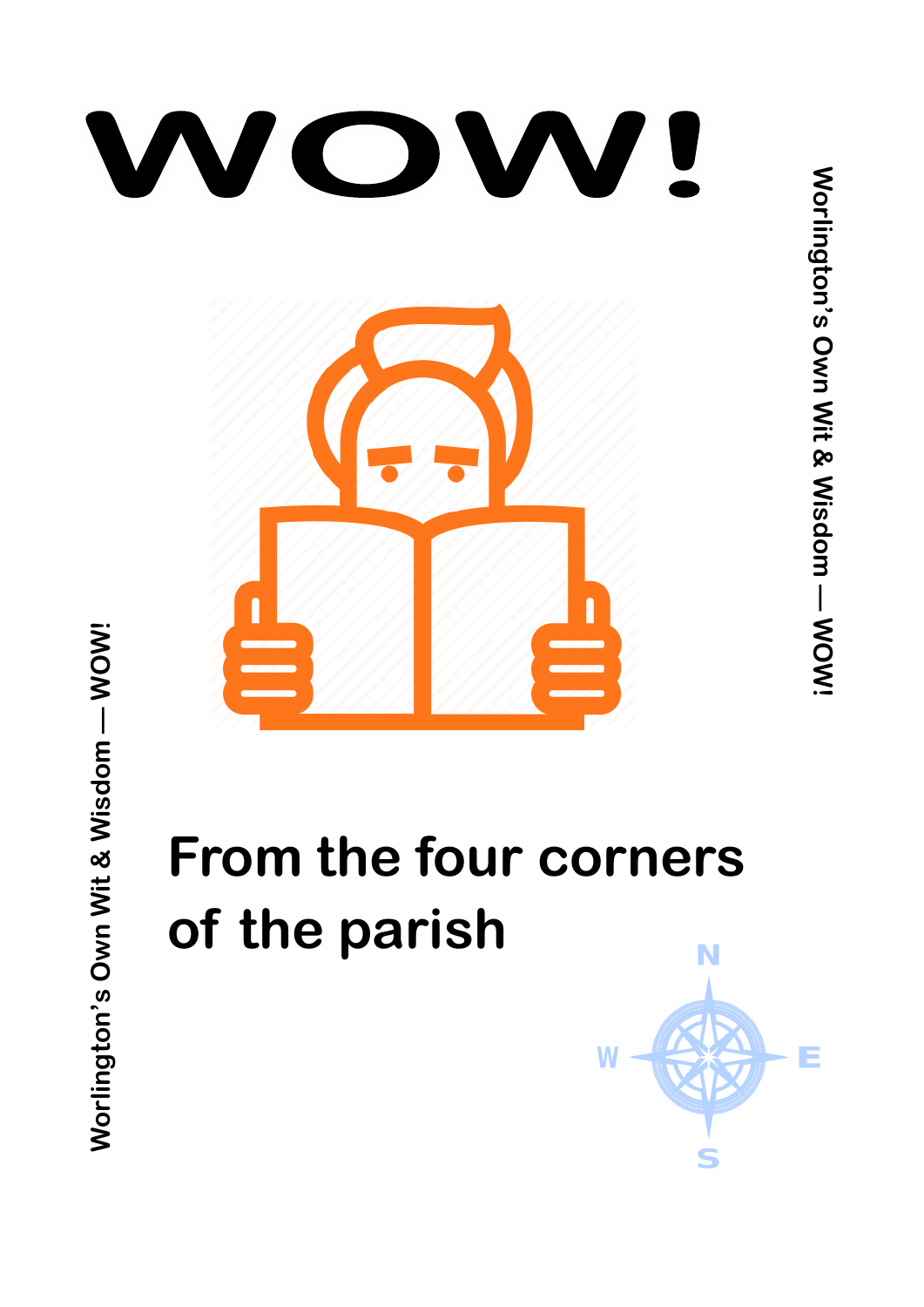# **Welcome to WOW!**

After a most extraordinary year, may you find here something to brighten a winter's day. From what children say to a wry look at old age, the humour & wisdom found in animals, limericks written for lockdown, many oneliners, the occasional flight of fancy, and the view beyond the parish boundaries: Something to wow everyone! Thank you to everyone who contributed, and blessings to one and all. John Rhodes

*On Boris Johnson's recovery from Covid (and the know-all tendencies of the media)*

A Health Correspondent from Looe Invariably knew what to do So the Prime Minister said (when he rose from his bed) "OK, mate, over to you!"

### *On the increasing prevalence of Zoom*

The high priest of style Calvin Klein Has some tips for meetings online "It's best to look normal So keep your top formal. Down below? Just pyjamas are fine!"

- I bought an amazing dog from the local blacksmith. Within an hour of getting home he'd made a bolt for the door …
- When people ask me the difference between Ignorance and Apathy, I tell them I don't know and I don't care …
- I changed our bed for a trampoline. When my wife came to bed she nearly hit the roof …
- I had a girlfriend who wore inflatable Dutch shoes. They lasted well, until she popped her clogs …
- I said to the pilates instructor "Can you teach me to do the splits?" She asked "The splits? Sure, but how flexible are you?" I said " Well, I can't do Tuesdays" …
- I lay awake last night wondering where the sun had gone. And then it dawned on me
- What do you call a one-eyed dinosaur? *Doyouthinkhesawus*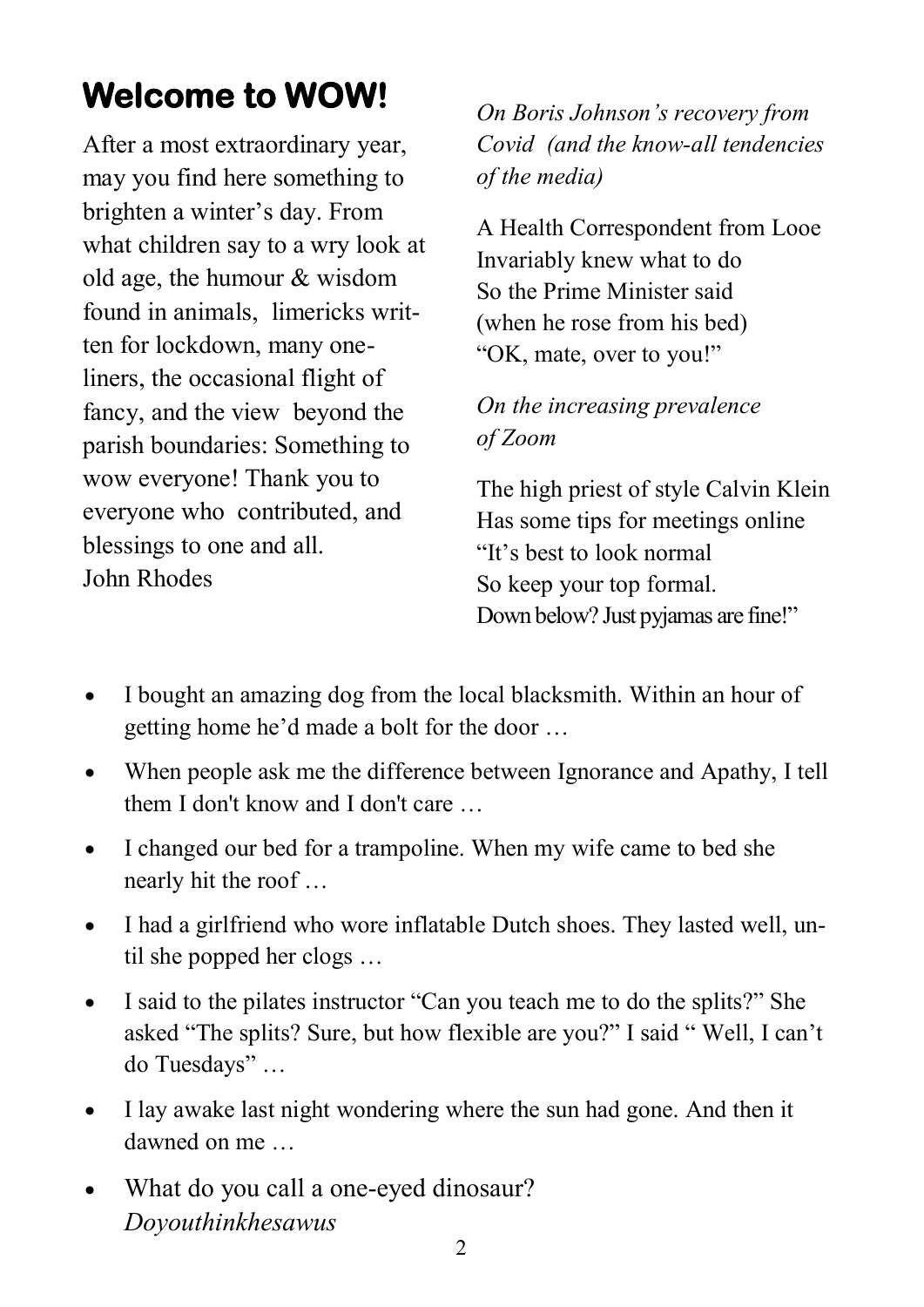## **Birds**

The elephant is a wonderful bird it flies from bow to bow it builds its nest in a rhubarb tree and whistles like a cow!

Two parrots were sitting on a perch. One said to the other "I can smell fish".

Why did the chicken cross the playground? *To get to the other slide.*

What do you get when you cross a chicken with a bell? *An alarm cluck*

Why did the elephant cross the road? *It was the chicken's day off*

Where do you find a chicken with no legs? *Where you left it*

What do you get when you cross a chicken with a guitar? *A chicken that makes music when you pluck it!*

Chicken? What's all this talk about chicken? Why, I had an uncle who thought he was a chicken. My aunt almost divorced him, but we needed the eggs.

Attributed to Groucho Marx

"I eat my peas with honey, I've done it all my life. It makes the peas taste funny But it keeps them on my knife!" Anon

#### **The things children say**

When my young grandson was at a Premier Inn, he could not reach the milk to have his cereal. His mum suggested he ask the lady behind the counter to help him. She in turn asked what colour top milk he wanted, blue or green. To which he replied, 'No, I want white milk.'

Food is God's love made nutritious and delicious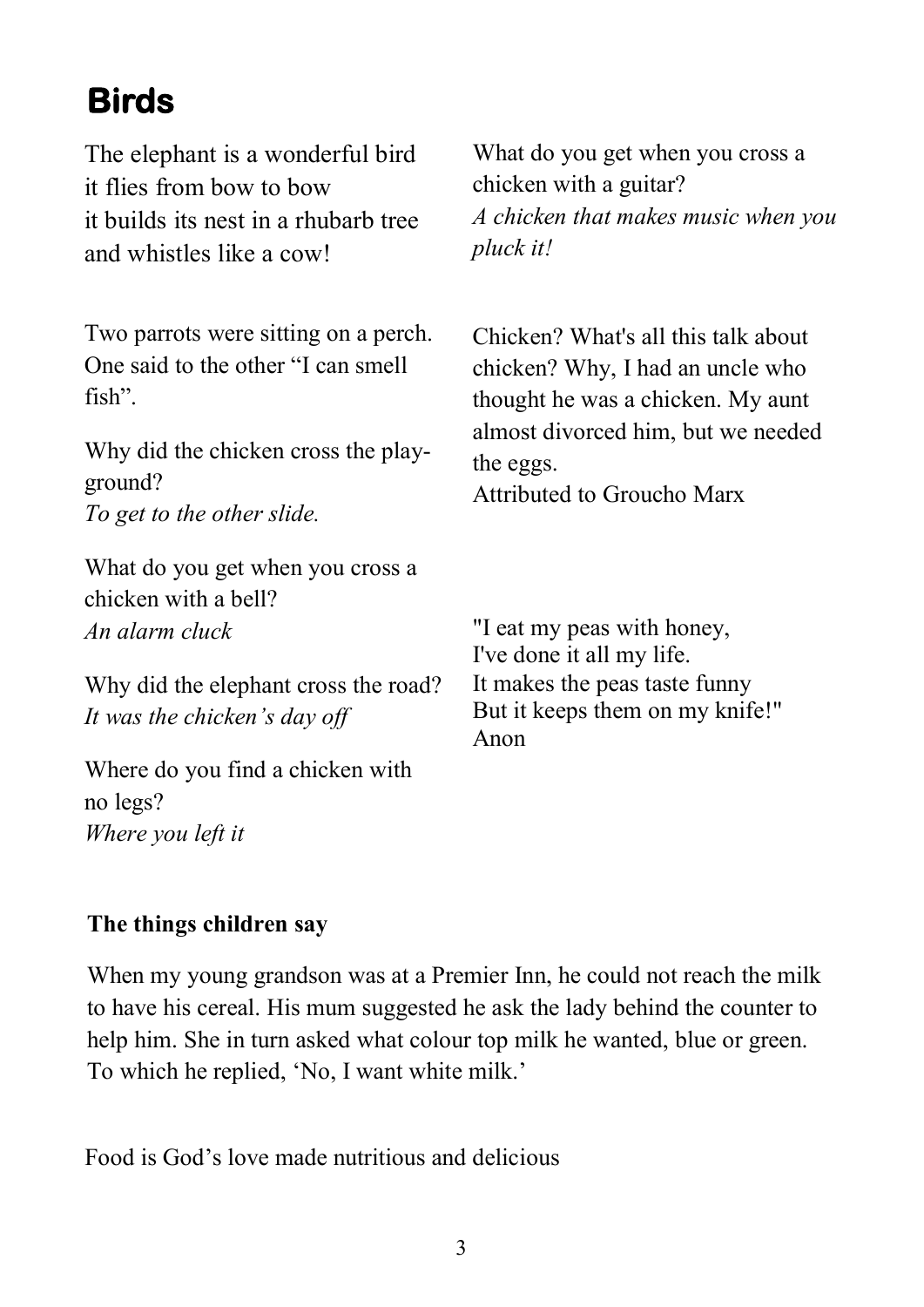# **The Cow**

The friendly cow all red and white, I love with all my heart: She gives me cream with all her might, To eat with apple tart.

She wanders lowing here and there, And yet she cannot stray, All in the pleasant open air, The pleasant light of day;

And blown by all the winds that pass And wet with all the showers, She walks among the meadow grass And eats the meadow flowers

#### *Robert Louis Stephenson*

There once was a young farmer who tied up his cows in the yard on a cold winter's night and went to the ale house. There he got drunk and fell asleep. The next day he found his cows frozen stiff and unable to move. So he sat down and wept. He was still crying when an old lady passed by. "Don't worry" she said and with her hands she rubbed the cows udders and brought them back to life. The farmer was so astonished that he didn't notice the old lady disappear. So he ran back to the pub and told the landlord what had happened. "Ah," said the landlord knowingly, "that will be old Thora Hurd."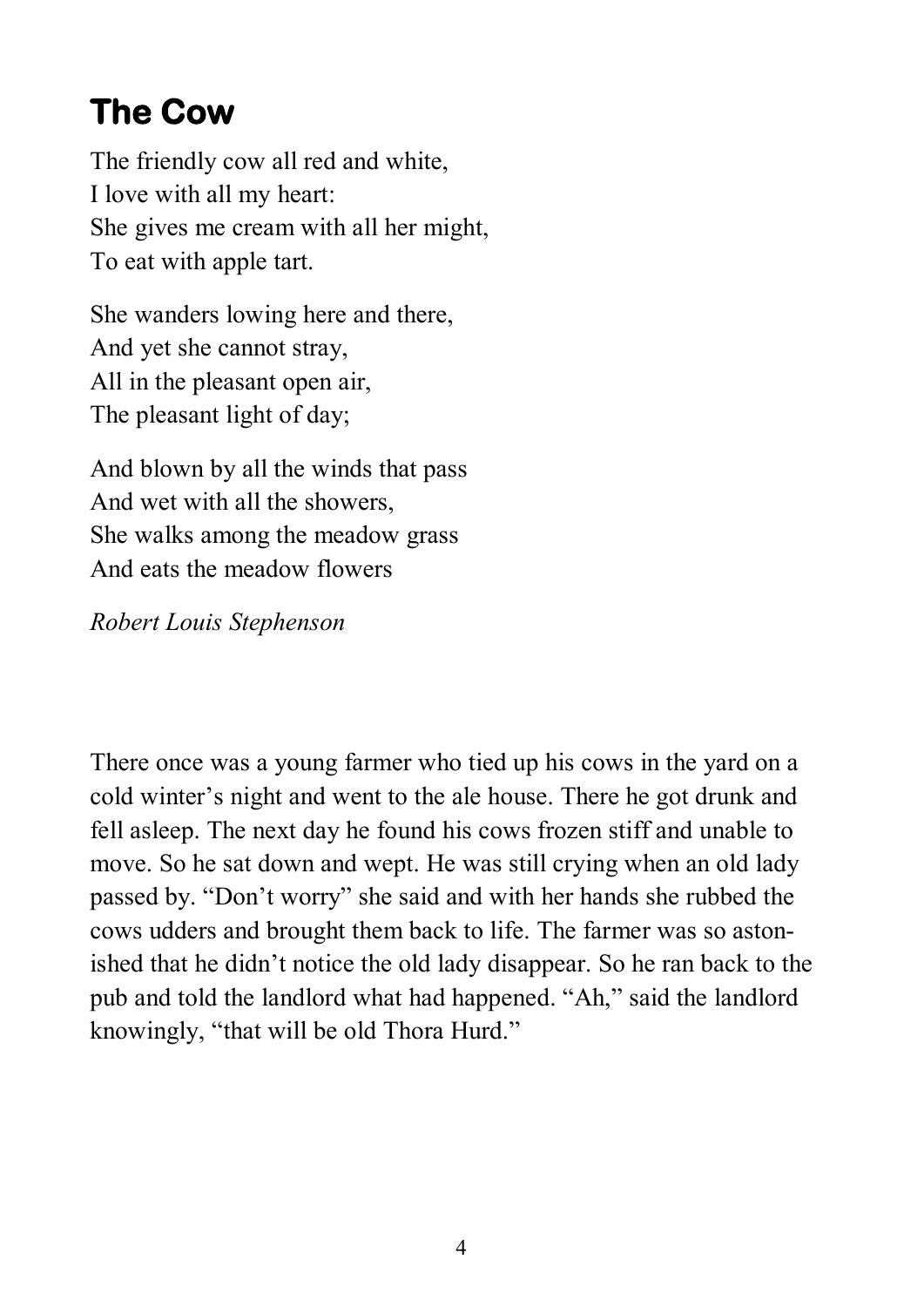

*On the announcement of the first lockdown* A lonely farmer from Chawleigh Was missing his friends very sorely "I'm confined to the house All I have is my cows For chit chat they perform rather poorly"

What did one Galloway say to another? *Oh, Belt up!*

What did the cow say on a cold winter's day? *It's Friesian today*.

What is a cow's favourite football team? *Uddersfield Town*

Why did the cow cross the road? *To get to the udder side*

How do cows congratulate one another? *Give each other a pat on the back*

What's a cow's favourite night out? *A night at the moo-vies*.

What did the cow say to her husband? *You talk a load of old bull*.

Two cows were standing in a field. The brown one went moo and the black went baa! So the brown cow asked the black cow "Why did you go baa?" To which the black cow replied "I'm learning a foreign language".

- Once, when challenged to a duel, Abraham Lincoln is said to have replied "How about cow pats at ten paces?"
- Since light travels faster than sound, some people appear bright until you hear them speak.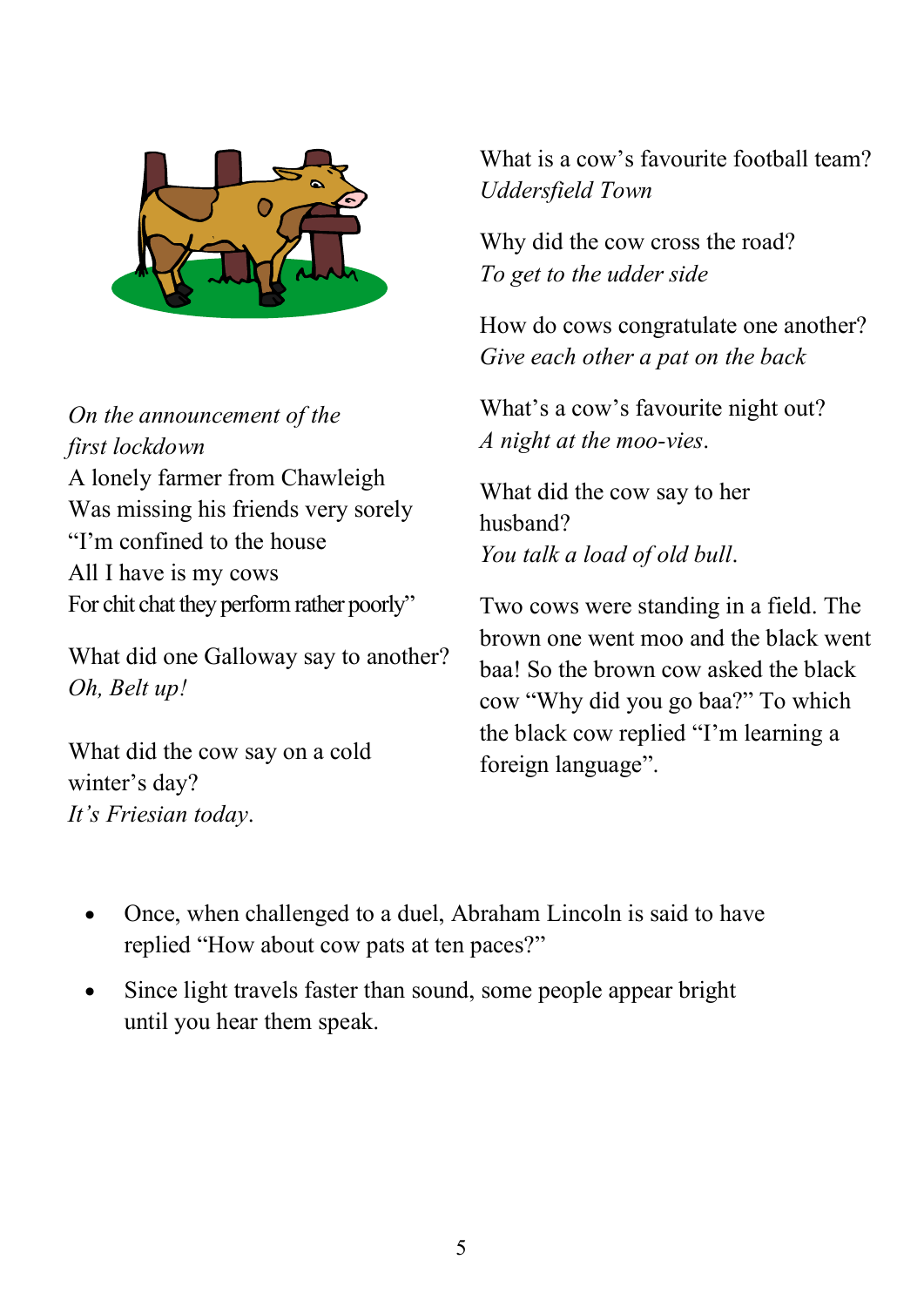### **Horse Sense**



What's a horse's favourite TV programme? *Neighbours*

Where do horses eat their breakfast? *On the hoof*

What's a horse's favourite wine? *Hock*

What happens if a horse tries to grow a plant? *It withers*

What do horses drive on? *The mane road*

What do horses book for their honeymoon? *The bridle suite*

What's a horse's girlfriend called? *A bit on the side*

Why did the horse want to get rid of his girlfriend? *He didn't want to be saddled with her*

- To get someone's goat said to relate to a practice among racehorse trainers of soothing a nervous horse by putting a goat in its stall. Someone wanting the horse to lose could sneak in and remove the goat.
- You can lead a horse to water but you cannot make it drink, but you can put some salt in the horse's oats, make it thirsty!
- Horse sense is what stops a horse betting on people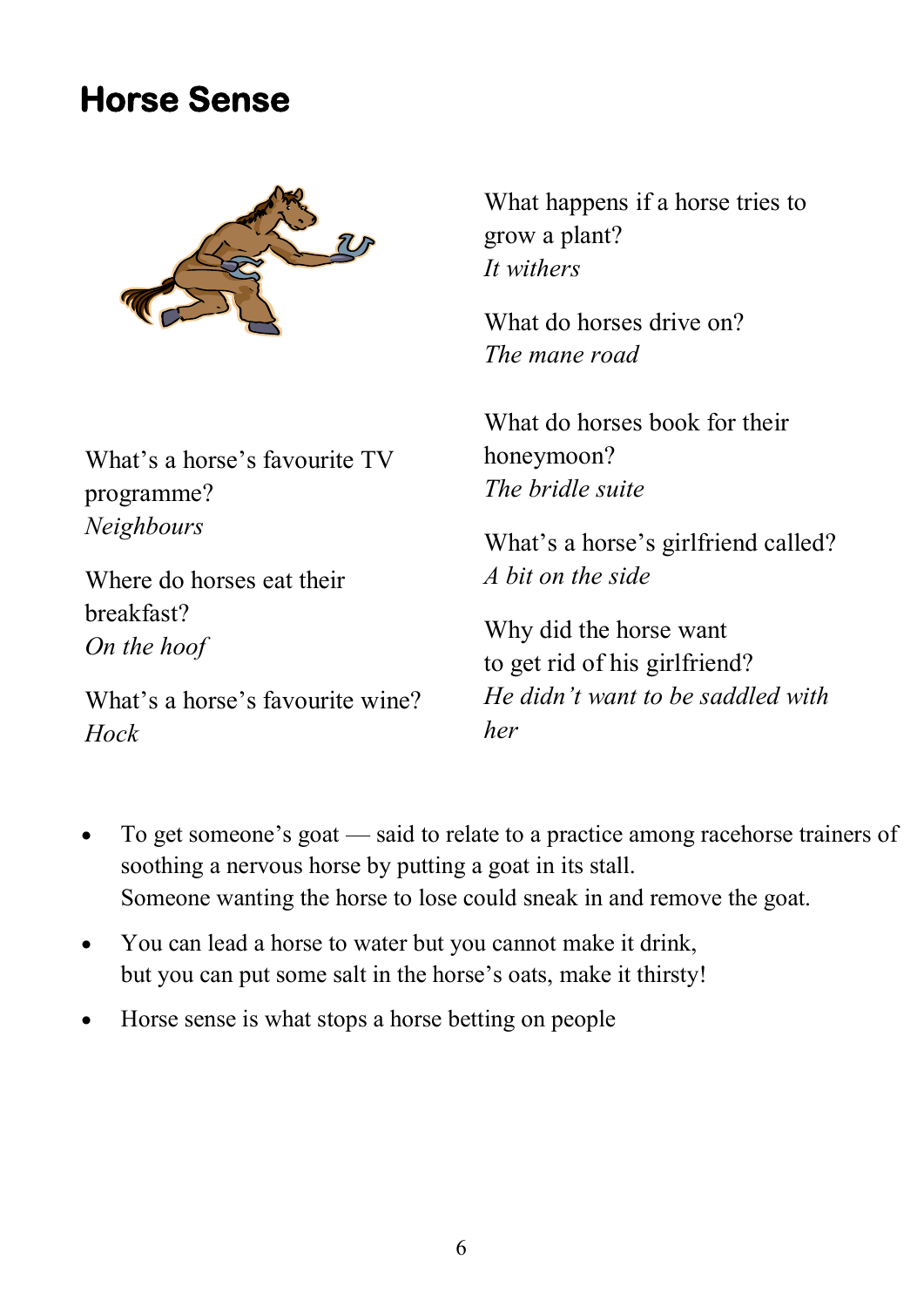### **Beyond the Parish Boundary**

Many people had discovered America before Columbus, most however had the good sense to keep quiet about it. Oscar Wilde.

"You can fool some of the people all of the time, and all the people some of the time, which is just long enough to be president of the United States." Spike Milligan

*On the announcement of Pfizer's new vaccine*

A Cornish recluse from Minack Was alarmed by the launch of the vac It wasn't the jab Coming fresh from the lab But the dread of normality back.

A city lawyer down in North Devon on a pheasant shoot has had no luck all day. Afraid of losing face he is desperate to get at least one. Finally, he hits a fine plump pheasant and it comes down over the next field and onto the ground in front of a barn. He rushes over to bag his prize and is about to grab it when a grinning farmer steps out of the barn and says "I reckon under ancient Devon byelaw that be my bird, see? " Taken aback, the lawyer protested "Now look here, as a Lawyer from one of the most prestigious firms in London I say that pheasant is rightfully mine!" The mention of London brings a smile again to the farmer's face. "OK, we either go to court or we can settle here and now in the traditional Devon way." "What is that?" asks the lawyer. "Each person takes it in turn to knock the other one over. Whoever remains standing wins the bird." Seeing further argument as futile and having played a spot of rugger he eyed up the old farmer and fancied his chances. The lawyer agreed to the contest. "Right then, under Devon tradition I go first" pronounced the farmer as he swung back his heavy sod-laden boot and kicked the city slicker as hard as he could between the legs. The lawyer screamed in agony, crashed to the ground and rolled over in horse manure and in excruciating pain for several minutes. Then, remembering that his prize bird was still at stake, staggered back to his feet and spluttered "Ok, now its my turn!" A wry smile came back to the Devon farmer's face "Naah, you can keep the pheasant, I've got plenty!" and wandered back into his barn chuckling …